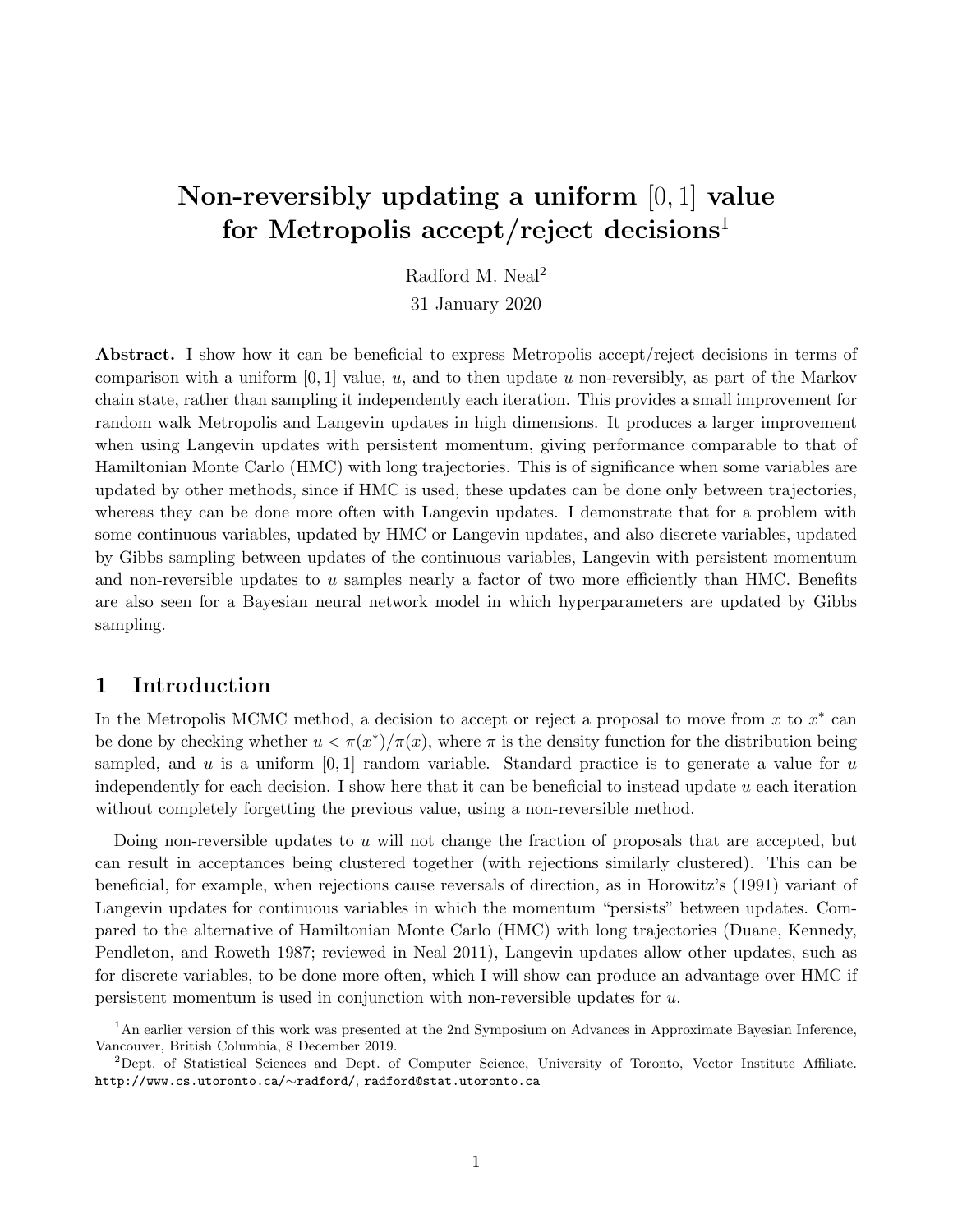## 2 The New Method for Accept/Reject Decisions

For any MCMC method, we can augment the variable of interest, x, with density  $\pi(x)$ , by a variable s, whose conditional distribution given x is uniform over  $[0, \pi(x)]$ . The resulting joint distribution for x and s is uniform over the region where  $0 < s < \pi(x)$ . This is the view underlying "slice sampling" (Neal 2003), in which s is introduced temporarily, by sampling uniformly from  $[0, \pi(x)]$ , and then forgotten once a new x has been chosen. Metropolis updates can also be viewed in this way, with the new x found by accepting or rejecting a proposal,  $x^*$ , according to whether  $\pi(x^*) > s$ , with s newly sampled from  $[0, \pi(x)].$ 

However, it is valid to instead retain s in the state between updates, utilizing its current value for accept/reject decisions, and updating this value when desired by any method that leaves invariant the uniform distribution on  $[0, \pi(x)]$ , which is the conditional distribution for s given x implied by the uniform distribution over  $(x, s)$  for which  $0 < s < \pi(x)$ .

Equivalently, one can retain in the state a value u whose distribution is uniform over  $[0, 1]$ , independent of x, with u corresponding to  $s/\pi(x)$  — the state  $(x, u)$  is just another way of viewing the state  $(x, s)$ . Accept/reject decisions are then made by checking whether  $u < \pi(x^*)/\pi(x)$ . Note, however, that if  $x^*$ is accepted, u must then be updated to  $u \pi(x)/\pi(x^*)$ , which corresponds to s not changing.

Here, I will consider non-reversible updates for u, which translate it by some fixed amount,  $\delta$ , and perhaps add some noise, reflecting off the boundaries at 0 and 1. It is convenient to express such an update with reflection in terms of a variable v that is uniform over  $[-1, +1]$ , and define  $u = |v|$ . An update for  $v$  can then be done as follows:

$$
v \leftarrow v + \delta + \text{noise}
$$
  
while  $v > +1: v \leftarrow v - 2$   
while  $v < -1: v \leftarrow v + 2$  (1)

For any  $\delta$  and any distribution for the noise (not depending on the current value of v), this update leaves the uniform distribution over  $[-1, +1]$  invariant, since it is simply a wrapped translation, which has Jacobian of magnitude one, and hence keeps the probability density for the new v the same as the old v (both being  $1/2$ ).

The full state consists of x and v, with x having density  $\pi(x)$  and, independently, v being uniform over  $[-1, +1]$ , which corresponds to the conditional distribution (given x) of  $s = |v|\pi(x)$  being uniform over  $[0, \pi(x)]$ . If a proposed move from x to  $x^*$  is accepted we must change v as follows:

$$
v \leftarrow v \pi(x) / \pi(x^*) \tag{2}
$$

This leaves s unchanged, and hence the reverse move would also be accepted, as necessary for reversibility. Because of this change to v on acceptance, when  $\pi(x)$  varies continuously, it may not be necessary to include noise in the update for v in (1), but if  $\pi(x)$  has only a finite number of possible values, adding noise may be necessary to ensure ergodicity.

The hope with these non-reversible updates is that u will move slowly (if  $\delta$  and the noise amount are small) between values near 0, where acceptance is easy, and values near 1, where acceptance is harder. (But note that  $u$  may change in either direction when proposals are accepted, though  $s$  will not change.) Non-reversibly updating  $u$  will not change the overall acceptance rate, since the distribution of  $u$  is still uniform over  $[0, 1]$ , independent of x, but it is expected that acceptances and rejections will become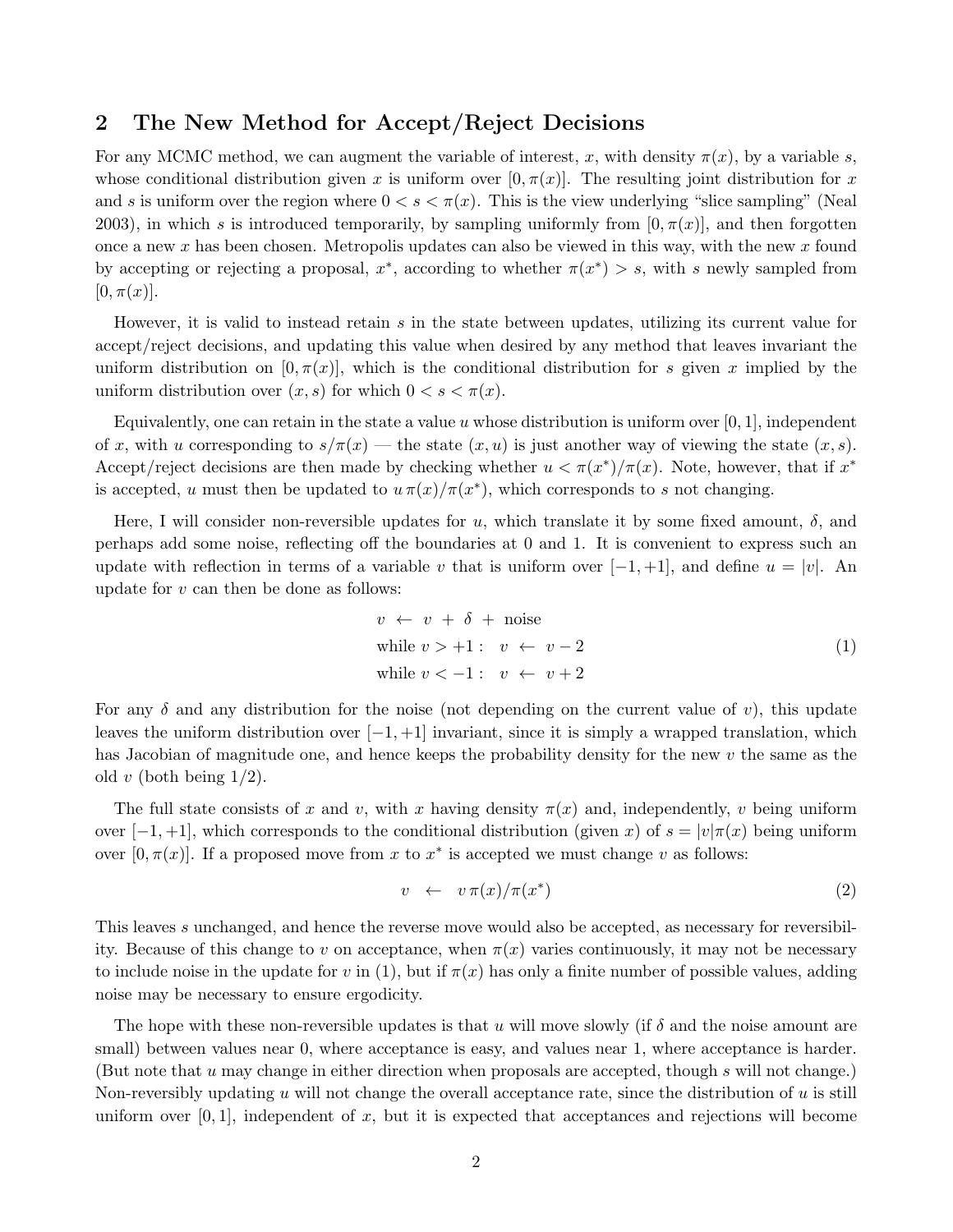more clustered — with an accepted proposal more likely to be followed by another acceptance, and a rejected proposal more likely to be followed by another rejection.

We might wish to intermingle Metropolis updates for x that use  $v$  to decide on acceptance with other sorts of updates for  $x$  — for example, Gibbs sampling updates, or Metropolis updates accepted in the standard fashion. We can do these updates while ignoring v, and then simply resume use of  $v$ afterwards, since  $v$  is independent of  $x$ . We could indeed include several independent  $v$  variables in the state, using different  $v$  values for different classes of updates, but this generalization is not explored here.

### 3 Results for random-walk Metropolis updates in high dimensions

A small benefit from non-reversible updating of  $u$  can be seen with simple random-walk Metropolis updates. Such updates operate as follows:

- 1) Propose  $x^* \sim N(x, \sigma^2 I)$ , where  $\sigma$  is a stepsize parameter that needs to be tuned.
- 2) Accept  $x' = x^*$  as next state if  $u < \pi(x^*)/\pi(x)$ ,; otherwise let  $x' = x$ .

Figure 1 compares results of such updates when  $u$  is sampled independently each iteration versus being updated non-reversibly as described in Section 2, when sampling a 40-dimensional Gaussian distribution with identity covariance matrix. When estimating the mean of a single coordinate, little difference is seen, but for estimating the mean of the log of the probability density, the non-reversible method with  $\delta = 0.3$  is  $3.47/3.03 \approx 1.15$  times better.

One possible explanation for the better performance with non-reversible updates is that, as noted by Caracciolo, et al (1994), the performance of Metropolis methods in high dimensions is limited by their ability to sample different values for the log of the density. In  $D$  dimensions, the log density typically varies over a range proportional to  $D^{1/2}$ . A Metropolis update will typically change the log density only by about one — larger decreases in the log density are unlikely to be accepted, and it follows from reversibility that increases in the log density of much more than one must also be rare (once equilibrium has been reached). Since standard Metropolis methods are reversible, these changes of order one will occur in a random walk, and so around D steps will be needed to traverse the range of log densities of about  $D^{1/2}$ , limiting the speed of mixing.

The gain seen from using non-reversible updates for  $u$  may come from helping with this problem. When  $u$  is small few proposals will be rejected, and the chain will tend to drift towards smaller values for the log density, with the opposite behaviour at times when  $u$  is near one. This could reduce the random walk nature of changes in the log density. Note, however, that this effect is limited by the changes to  $v$  (and hence  $u$ ) required by equation (2).

#### 4 Application to Langevin updates with persistent momentum

I obtained more interesting results when using non-reversible updates of  $u$  in conjunction with the onestep, non-reversible version of Hamiltonian Monte Carlo (Duane, et al 1987) due to Horowitz (1991). This method is a form of "Langevin" update in which the momentum is only partially replaced in each iteration, so that the method tends to move persistently in the same direction for many iterations. I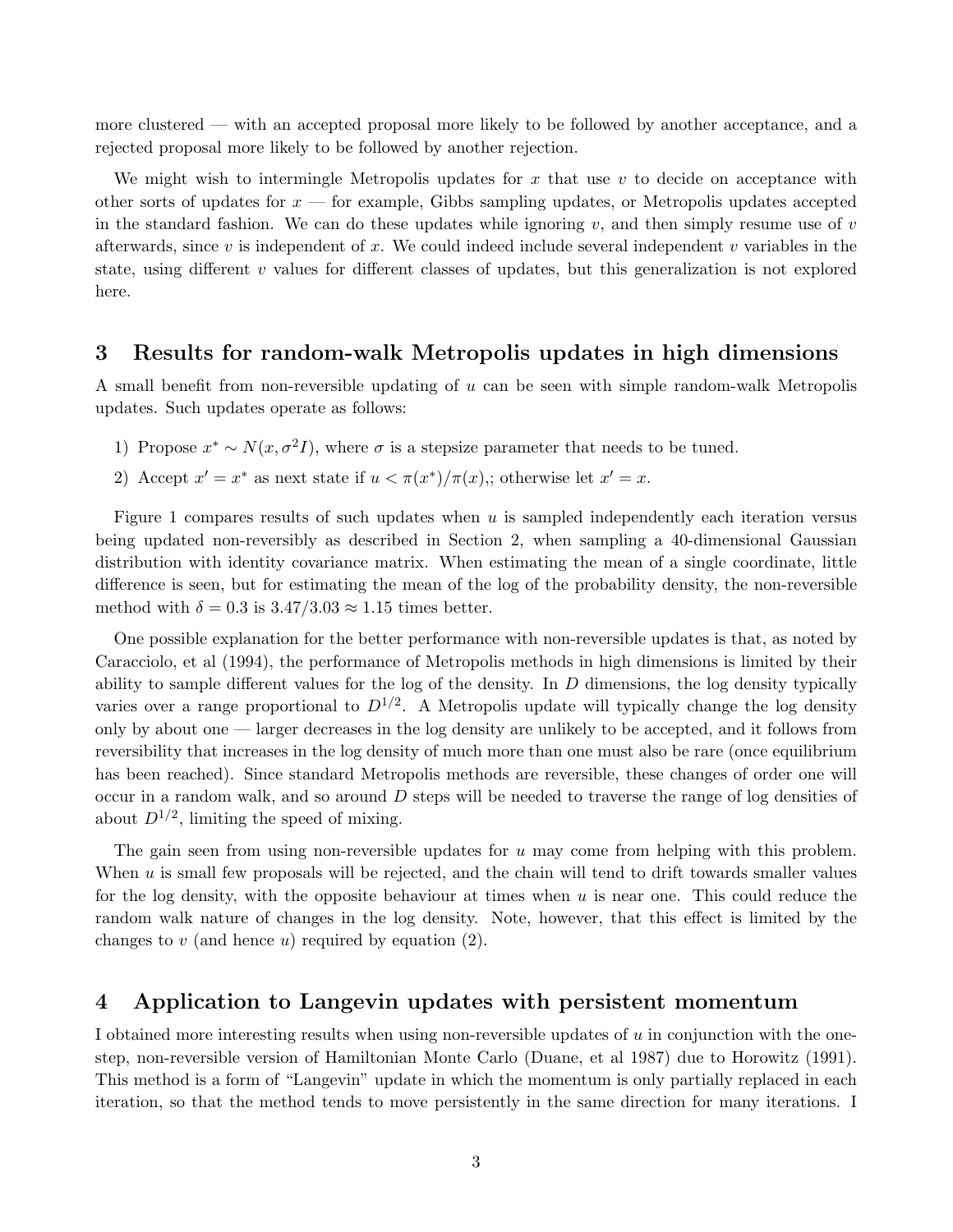

Figure 1: Sampling from a 40-dimensional Gaussian with identity covariance. The values for  $\sigma$  used were the stepsizes shown above divided by  $40^{1/2}$ . The autocorrelation times (one plus twice the sum of autocorrelations at lags 1 to when they are negligible) that are shown are for groups of 40 iterations (hence the single-iteration autocorrelation time is about 40 times larger). Results are shown for standard Metropolis, and for Metropolis with non-reversible update for u, with  $\delta = 0.1, 0.2, 0.3, 0.4$ , and no noise.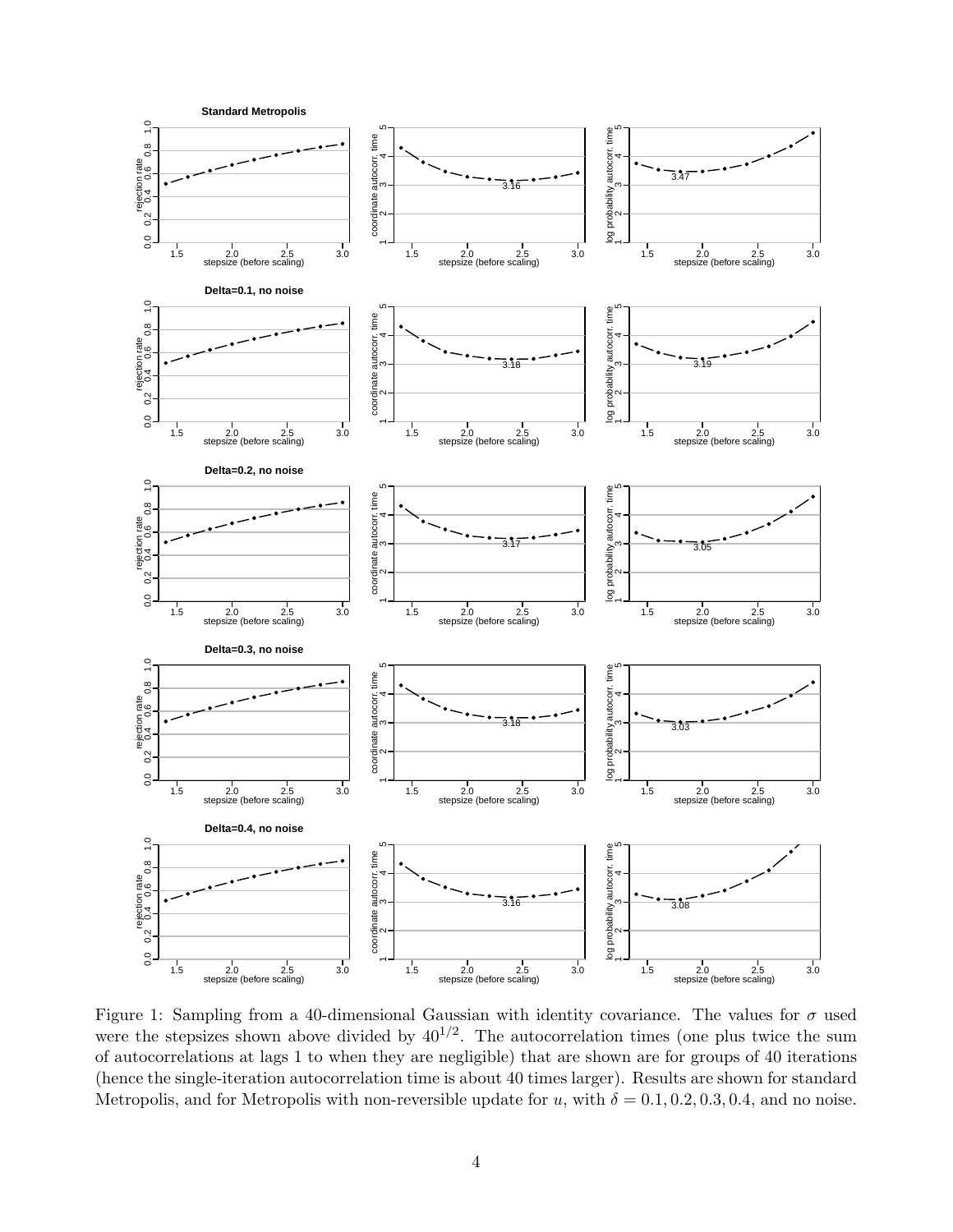briefly present this method below; it is discussed in more detail in my review of Hamiltonian Monte Carlo methods (Neal 2011, Section 5.3).

Hamiltonian Monte Carlo (HMC) works in a state space extended with momentum variables,  $p$ , of the same dimension as  $x$ , which are newly sampled each iteration. The distribution for  $x$  is defined in terms of a "potential energy" function  $U(x)$ , with  $\pi(x) \propto \exp(-U(x))$ . HMC proposes a new value for  $(x, p)$  by simulating Hamiltonian dynamics with some number of "leapfrog" steps (and then negating p, so the proposal is reversible). A leapfrog step from  $(x_t, p_t)$  to  $(x_{t+\eta}, p_{t+\eta})$  has the form

$$
p_{t+\eta/2} = p_t - (\eta/2) \nabla U(x_t)
$$
  
\n
$$
x_{t+\eta} = x_t + \eta p_{t+\eta/2}
$$
  
\n
$$
p_{t+\eta} = p_{t+\eta/2} - (\eta/2) \nabla U(x_{t+\eta})
$$
\n(3)

L such steps may be done to go from the current state  $(x, p) = (x_0, p_0)$  to the proposal  $(x^*, p^*) =$  $(x_{nL}, -p_{nL})$ . If  $\eta L$  is large, but  $\eta$  is sufficiently small (so acceptance is likely), a proposed point can be accepted that is distant from the current point, avoiding the slowdown from doing a random walk with small steps. In standard HMC,  $p$  is sampled independently at each iteration from the  $N(0, I)$ distribution, randomizing the direction in which the next trajectory starts out.

The standard Langevin method is equivalent to HMC with  $L = 1$ . This method makes use of gradient information,  $\nabla U(x)$ , which gives it an advantage over simple random-walk Metropolis methods, but it does not suppress random walks, since  $p$  is randomized after each step.

In Horowitz's method, only one leapfrog step is done each iteration, as for standard Langevin updates, but a trick is used so that these steps nevertheless usually keep going in the same direction for many iterations, except on a rejection. The updates with this method operate as follows:

- 1) Set  $p' = \alpha p + \sqrt{1 \alpha^2} n$ , where  $n \sim N(0, I)$ , and  $\alpha$  is a tuning parameter. Set  $x' = x$ .
- 2) Find  $(x^*, p^*)$  from  $(x', p')$  with one leapfrog step, with stepsize  $\eta$ , followed by negation of p.
- 3) Accept  $(x'',p'') = (x^*,p^*)$  if  $u < \pi(x^*,p^*)/\pi(x',p')$ ; otherwise  $(x'',p'') = (x',p')$ .
- 4) Let  $p''' = -p''$  and  $x''' = x''$ .

For  $\alpha$  slightly less than 1, Step (1) only slightly changes p. If Step (3) accepts, the negation in the proposal is canceled by the negation in Step  $(4)$ . But a rejection will reverse p, leading the chain to almost double back on itself. Setting  $\alpha$  to zero gives the equivalent of the standard Langevin method.

Unfortunately, even with this non-reversibility trick, and an optimally-chosen  $\alpha$ , Horowitz's method is not as efficient as HMC with long trajectories. To reduce the rejection rate, and hence random-walkinducing reversals of direction, a small, inefficient stepsize  $(\eta)$  is needed.

But a higher rejection rate would be tolerable if rejections cluster in time, producing long runs of no rejections. For example, rejection-free runs of  $20, 0, 20, 0, \ldots$  are better than rejection-free runs of  $10, 10,$  $10, 10, \ldots$ , since N of the former runs will potentially move via a random walk a distance proportional to  $20(N/2)^{1/2} \approx 14 N^{1/2}$ , whereas N of the latter runs will move only a distance proportional to  $10 N^{1/2}$ .

We may hope that such clustering of rejections will be obtainable using non-reversible updates of  $u$ , with consequent improvement in the performance of Langevin with persistent momentum.<sup>3</sup>

<sup>&</sup>lt;sup>3</sup>Non-reversible updates of u can also benefit the standard Langevin method. In particular, when sampling from the 40-dimensional Gaussian of Section 3, using non-reversible updates of u (with  $\delta = 0.7$ ) results in a factor of 1.19 lower autocorrelation time for the log probability density compared to the standard Langevin method.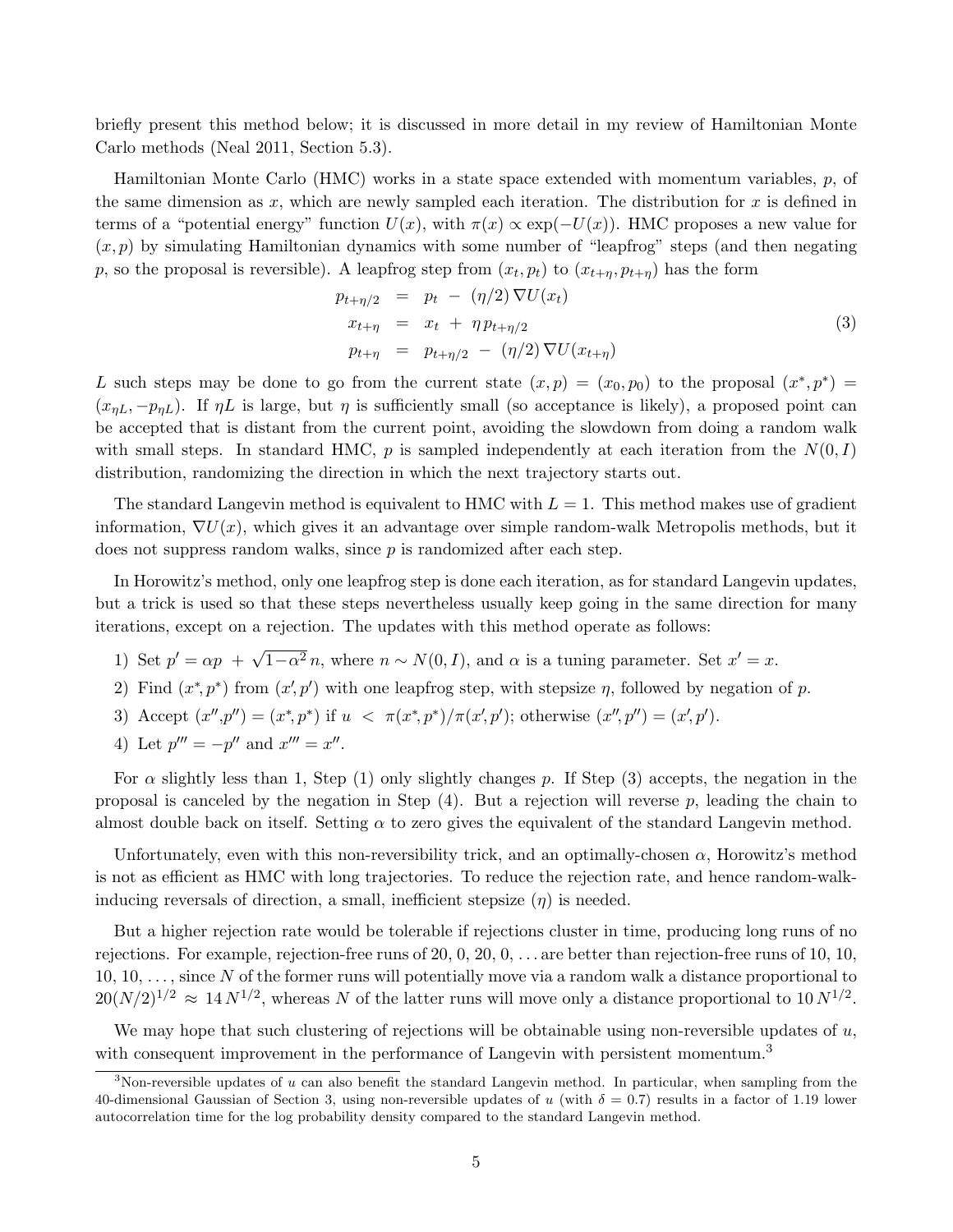## 5 Results for Langevin updates with persistent momentum

To test whether non-reversible updating of u can improve the Langevin method with persistent momentum, I first tried sampling a multivariate Gaussian distribution consisting of 16 independent pairs of variables having variances of 1 and correlations of 0.99 (i.e., a 32-dimensional Gaussian with blockdiagonal covariance matrix). For this test, the methods are not set up to use knowledge of this correlation structure, mimicking problems in which the dependencies take a more complex, and unknown, form.

The high correlation within each pair and (moderately) high dimensionality limit the stepsize  $(\eta)$ that can be used (while avoiding a high rejection rate). This test is therefore representative of problems in which sampling is much more efficient when many consecutive small steps to go in the same direction, rather than doing a random walk.

Figure 2 shows the results. The centre plots show that the run using a non-reversible update for  $u$ (with  $\delta = 0.03$ ,  $\eta = 0.12/32^{1/6} = 0.0673$ , and  $\alpha = 0.5^{\eta} = 0.954$ ) is 2.73/1.69  $\approx 1.62$  times better at estimating the mean of the log probability density than the best run of the standard persistent Langevin method (with  $\eta = 0.10/32^{1/6} = 0.0561$  and  $\alpha = 0.4^{\eta} = 0.950$ ). The right plots show that rejections are indeed clustered when non-reversible updates are used, which reduces random walks.



Figure 2: Sampling from a 32-dimensional Gaussian distribution consisting of independent pairs of correlated variables with persistent Langevin methods. The values of  $\eta$  used were the stepsizes shown divided by  $32^{1/6}$ . The values of  $\alpha$  used were the colour-coded values on the left raised to the power  $\eta$ . The autocorrelation times shown are for groups of 31 iterations. The plots on the right show the values of u used for 500 individual Langevin updates, with the parameters that give the lowest autocorrelation time for the log probability density, with values that led to rejection shown in red.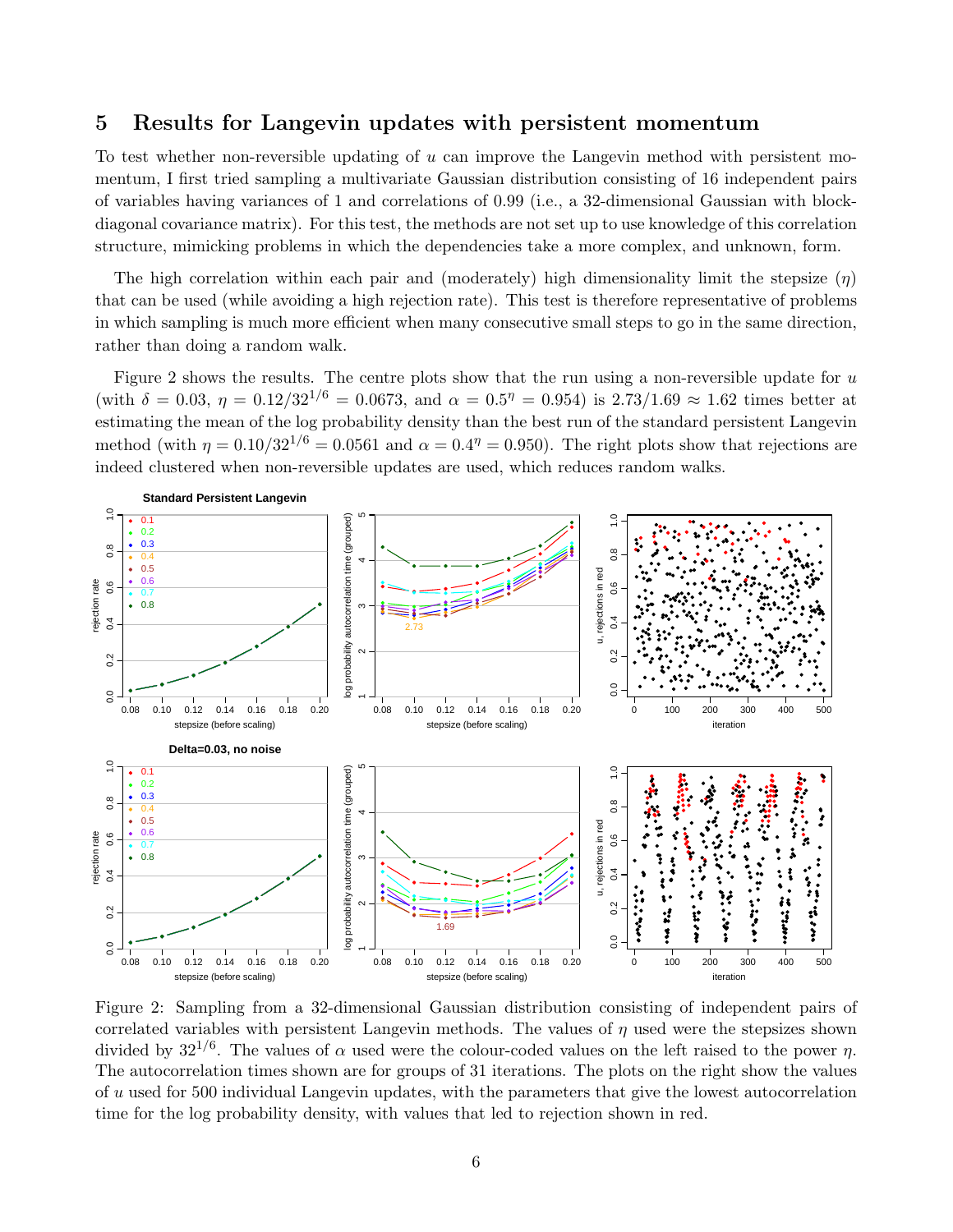For comparison, I tried HMC for this problem, with stepsizes of  $\eta = 0.04, 0.05, \ldots, 0.14, 0.15$  and trajectories with the number of leapfrog steps being  $L = 1, 2, 4, 8, 16, 32$ . The autocorrelation time for the log probability density was found for groups of  $32/L$  HMC updates, giving results that are roughly comparable to those shown in Figure 2. The best performance was for  $L = 16$  and  $\eta = 0.07$ , for which the autocorrelation time was 2.04 (though it's possible that better results might be found with a search over a finer grid for  $L$ ). This is worse than the best result of 1.69 for persistent Langevin with non-reversible updates of u, using the stepsize of  $0.12/32^{1/6} = 0.0673$ , which interestingly is close to the optimal stepsize for HMC. Use of a non-reversible update for  $u$  has allowed persistent Langevin to match or exceed the performance of HMC for this problem.

I also used these methods to sample from a mixed continuous/discrete distribution, which may be specified as follows (with variables being conditionally independent except as shown):

$$
u \sim N(0, 1)
$$
  
\n
$$
v \mid u \sim N(u, 0.04^{2})
$$
  
\n
$$
w_{1} \mid u \sim \text{Bernoulli} (1/(1 + e^{u}))
$$
  
\n
$$
\vdots
$$
  
\n
$$
w_{20} \mid u \sim \text{Bernoulli} (1/(1 + e^{u}))
$$

This distribution is intended to mimic more complex distributions having both continuous and discrete variables, which are dependent. I will consider only MCMC methods that alternate updates for the continuous variables, u and v, with updates for the binary variables,  $w_1, \ldots, w_{20}$  (by Gibbs sampling).

Since the marginal distribution of u is known to be  $N(0, 1)$ , the quality of the sampling for u is easily checked. Because of the high dependence between  $u$  and the 20 binary variables, we might expect that a method that frequently updates both the continuous and the binary variables will do better than a method, such as HMC with long trajectories, in which the binary variables are updated infrequently i.e., only after substantial computation time is spent updating the continuous variables.

In assessing performance, I assume that computation time is dominated by updates of the continuous variables, which in a real application would be more numerous, and in particular by evaluation of their log density, conditional on the current values of the binary variables. (This is not always actually the case here, however, due to the problem simplicity and to avoidable inefficiencies in the software used.)

I tried HMC with trajectories of 30, 40, or 60 leapfrog steps  $(L)$ , and stepsize  $(\eta)$  of 0.025, 0.030, 0.035, 0.040, and 0.045. Gibbs sampling updates were done between trajectories. Autocorrelation times were found for a group of  $120/L$  HMC trajectories. Persistent Langevin with non-reversible updates of u was tried with  $\delta$  of 0.003, 0.005, 0.010, and 0.015, each with all combinations of  $\alpha$  in 0.98, 0.99, 0.995, 0.9975, 0.9985, and 0.9990 and  $\eta$  in 0.015, 0.020, 0.025, 0.030, 0.040, and 0.050. Gibbs sampling updates were done after every tenth update. Autocorrelation times were found for a group of 60 Langevin updates note that this involves half as many log density gradient evaluations as for a group of HMC iterations.

Performance was evaluated in terms of estimating the mean of the indicator for u being in  $(-0.5, 1.5)$ . Autocorrelation time for this function was minimized for HMC with  $L = 40$  and  $\eta = 0.035$ , with the minimum being 1.53. Autocorrelation time was minimized for persistent Langevin with non-reversible updates of u with  $\delta = 0.010$ ,  $\alpha = 0.995$ , and  $\eta = 0.030$ , with the minimum being 1.67. Considering that the HMC groups require twice as many gradient evaluations, persistent Langevin with non-reversible updates of u is  $2 \times 1.53 / 1.67 = 1.83$  times more efficient than HMC for this problem.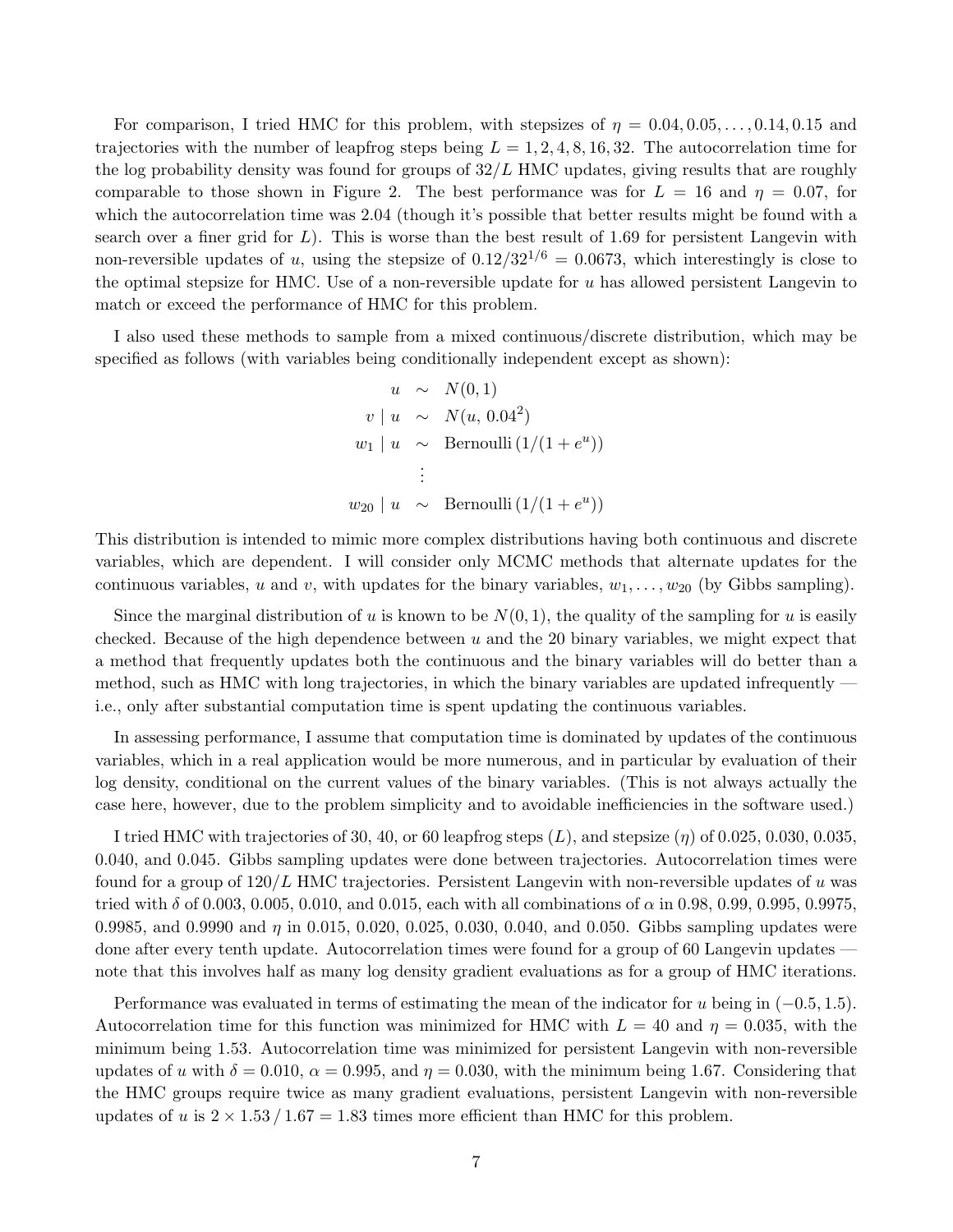#### 6 Use for Bayesian neural networks

I have also tried using the persistent Langevin method with non-reversible updates for  $u$  to sample the posterior distribution of a Bayesian neural network model. Such models (Neal 1995) typically have hyperparameters controlling the variance of groups of weights in the network. It is convenient to use Gibbs sampling updates for these hyperparameters, alternating such updates with HMC updates for the network weights. However, when long trajectories are used for HMC, as is desirable to reduce random-walk behaviour, the Gibbs sampling updates for hyperparameters are done infrequently. Using persistent Langevin updates for weights would allow hyperparameters to be updated more frequently, perhaps speeding overall convergence. We may hope that this will work better with a non-reversible update for u.

I tested this approach on a binary classification problem, with 5 inputs, and 300 training cases. A network with one hidden layer of 12 tanh hidden units was used. Only two of the inputs for this problem were relevant, with two more being slightly noisy versions of the two relevant inputs, and one input being independent noise. Five separate hyperparameters controlled the variances of weights out of each input.

For the best-tuned persistent Langevin method with non-reversibe update of u, the average autocorrelation time for the four plausibly-relevant input hyperparameters was 1.25 times smaller than for the best-tuned HMC method. This is an encouraging preliminary result, but tests with more complex networks are needed to assess how much Bayesian neural network training can be improved in this way.

## 7 References

- Caracciolo, S, Pelisseto, A, and Sokal, A. D. (1994) "A general limitation on Monte Carlo algorithms of Metropolis type", Physical Review Letters, vol. 72, pp. 179-182. Also available at arxiv.org/abs/hep-lat/9307021
- Duane, S., Kennedy, A. D., Pendleton, B. J., and Roweth, D. (1987) "Hybrid Monte Carlo", Physics Letters B, vol. 195, pp. 216-222.
- Horowitz, A. M. (1991) "A generalized guided Monte Carlo algorithm", Physics Letters B, vol. 268, pp. 247-252.
- Neal, R. M. (2003) "Slice sampling" (with discussion), Annals of Statistics, vol. 31, pp. 705-767.
- Neal, R. M. (2011) "MCMC using Hamiltonian dynamics", in the Handbook of Markov Chain Monte Carlo, S. Brooks, A. Gelman, G. L. Jones, and X.-L. Meng (editors), Chapman & Hall / CRC Press, pp. 113-162. Also available at arxiv.org/abs/1206.1901
- Neal, R. M. (1995) Bayesian Learning for Neural Networks, Ph.D. Thesis, Dept. of Computer Science, University of Toronto, 195 pages.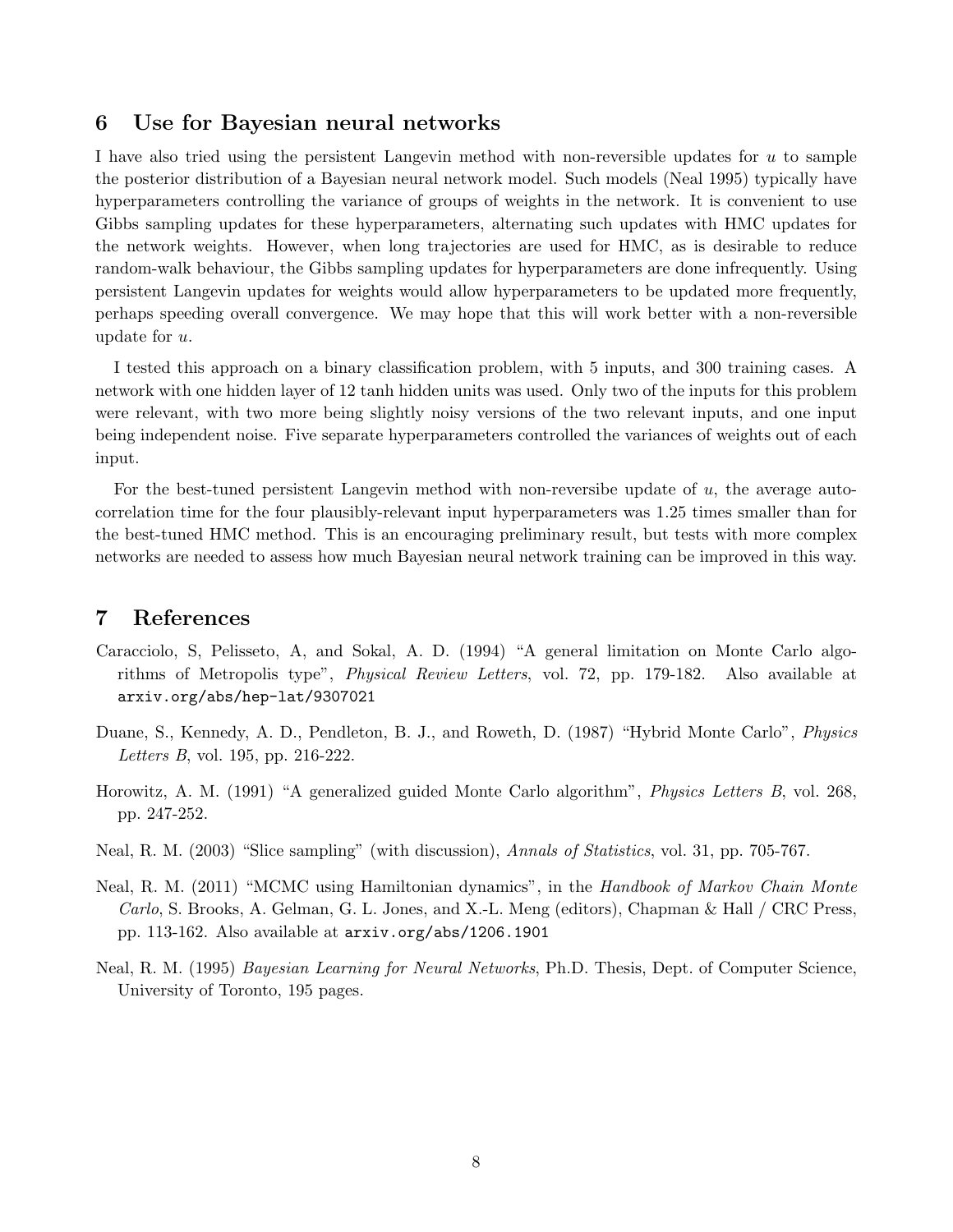# $Appendix -$  Scripts used to produce results

The experimental results reported were obtained using my Software for Flexible Bayesian Modeling (FBM, the release of 2020-01-24), available at www.cs.utoronto.ca/∼radford/fbm.software.html or at gitlab.com/radfordneal/fbm. This software takes the form of a number of programs that are run using Unix/Linux bash shell scripts. Here, I will show scripts that can be used to produce single points in the figures, omitting the more complex scripts and programs used to run the methods with multiple parameter settings and plot the results.

#### Scripts for random-walk Metropolis in high dimensions

For Figure 1, the following commands may be used to produce the results for standard Metropolis sampling with stepsize of 1.8 (before scaling):

```
dim=40
stepunscaled=1.8
step='calc "$stepunscaled/Sqrt($dim)"'
len=1001000
echo "STANDARD METROPOLIS"
log=fig-met.log
bvg-spec $log 1 1 0 'calc $dim/2'
mc-spec $log repeat $dim metropolis $step
bvg-mc $log $len
echo -n "Rejection Rate: "
bvg-tbl r $log 1001: | series m | tail -1 | sed "s/.*mean://"
echo -n "Autocorrelation time for coordinate: "
bvg-tbl q1 $log 1001: | series mvsac 10 0 | tail -1 | sed "s/.* //"
echo -n "Autocorrelation time for log prob: "
bvg-tbl E $log 1001: | series mvsac 10 'calc $dim/2' | tail -1 | sed "s/.* //"
```
which produce the following output:

STANDARD METROPOLIS Rejection Rate: 0.626588 Autocorrelation time for coordinate: 3.475440 Autocorrelation time for log prob: 3.470835

The results in Figure 1 for Metropolis updates with non-reversible updates of  $u$ , with stepsize of 1.8 (before scaling) and  $\delta$  of 0.3, may be produced with the following commands:

```
dim=40
stepunscaled=1.8
step='calc "$stepunscaled/Sqrt($dim)"'
delta=0.3
len=1001000
echo "METROPOLIS WITH NON-REVERSIBLE UPDATE OF U"
log=fig-met-nrevu.log
bvg-spec $log 1 1 0 'calc $dim/2'
mc-spec $log slevel $delta repeat $dim metropolis $step
```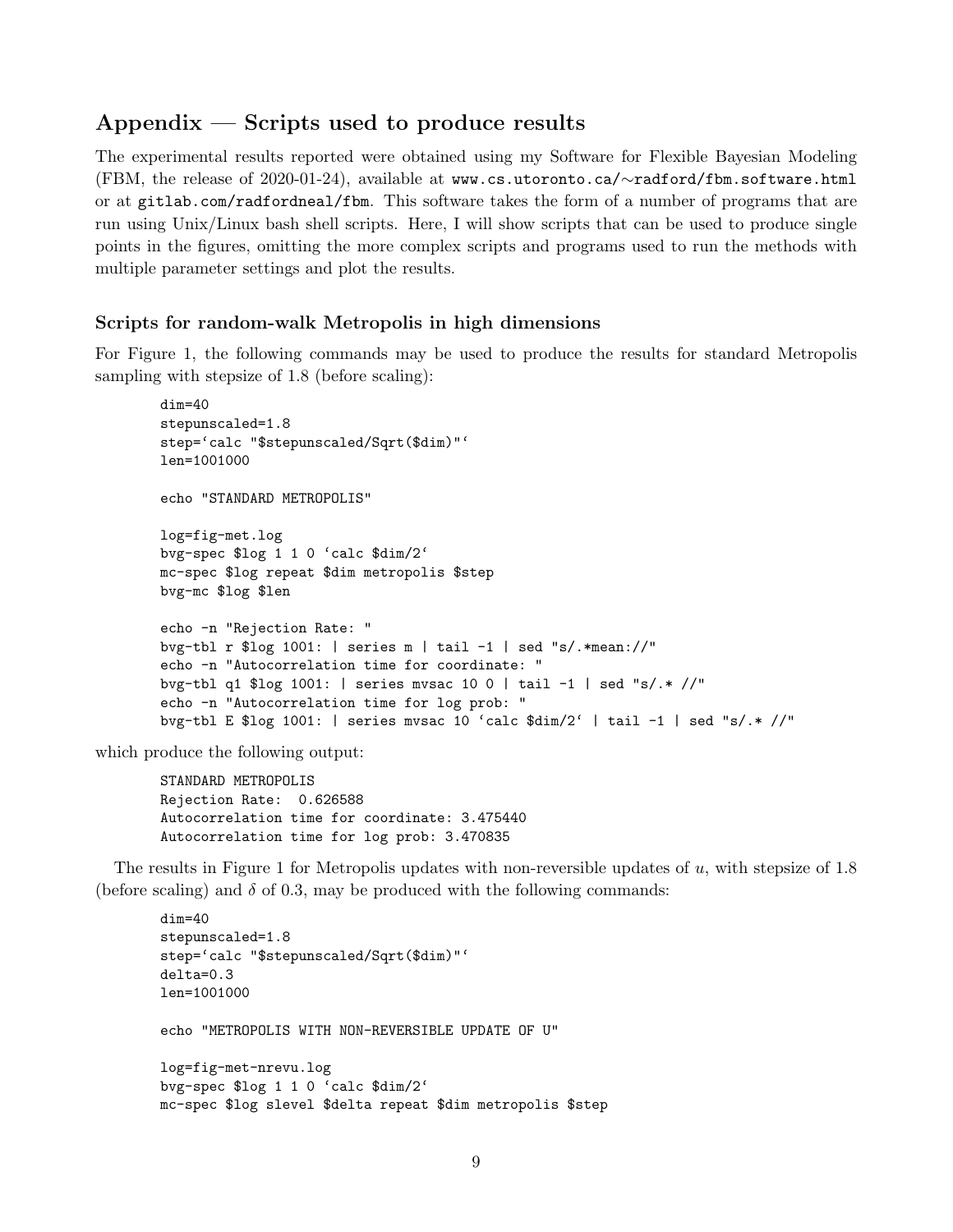```
bvg-mc $log $len
echo -n "Rejection Rate: "
bvg-tbl r $log 1001: | series m | tail -1 | sed "s/.*mean://"
echo -n "Autocorrelation time for coordinate: "
bvg-tbl q1 $log 1001: | series mvsac 10 0 | tail -1 | sed "s/.* //"
echo -n "Autocorrelation time for log prob: "
bvg-tbl E $log 1001: | series mvsac 10 'calc $dim/2' | tail -1 | sed "s/.* //"
```
METROPOLIS WITH NON-REVERSIBLE UPDATE OF U Rejection Rate: 0.626545 Autocorrelation time for coordinate: 3.487568 Autocorrelation time for log prob: 3.028137

In both scripts, 1001000 groups of 40 updates are simulated, with the first 1000 being discarded as burn-in, and the remainder used to estimate rejection rate and autocorrelation times. The autocorrelation times are found using estimated autocorrelations up to lag 10, with the true means for a coordinate and for the log probability density being used for these estimates. (Note: Rather than the log probability density itself, the "energy" is used, which gives equivalent results since it is a linear function of the log probability density.)

#### Scripts for persistent Langevin and HMC for replicated bivariate Gaussian

For Figure 2, the following commands may be used to produce the results for standard persistent Langevin sampling with stepsize of 0.10 (before scaling) and an  $\alpha$  value derived from 0.4:

```
dim=32
stepunscaled=0.10
alphabase=0.4
step='calc "$stepunscaled/Exp(Log($dim)/6)"'
rep='calc "v=10*Exp(Log($dim)/3)" "v-Frac(v)"'
decay='calc "Exp(Log($alphabase)*$step)"'
len=101000
echo "STANDARD PERSISTENT LANGEVIN"
log=fig-plang.log
bvg-spec $log 1 1 0.99 'calc $dim/2'
mc-spec $log repeat $rep heatbath $decay hybrid 1 $step negate
bvg-mc $log $len
echo -n "Rejection Rate "
bvg-tbl r $log 1001: | series m | tail -1 | sed "s/.*mean://"
echo -n "Autocorrelation time for coordinate: "
bvg-tbl q1 $log 1001: | series vsac 10 0 | tail -1 | sed "s/.* //"
echo -n "Autocorrelation time for log prob: "
bvg-tbl E $log 1001: | series vsac 10 'calc $dim/2' | tail -1 | sed "s/.* //"
```
which produce the following output:

```
STANDARD PERSISTENT LANGEVIN
Rejection Rate 0.069295
```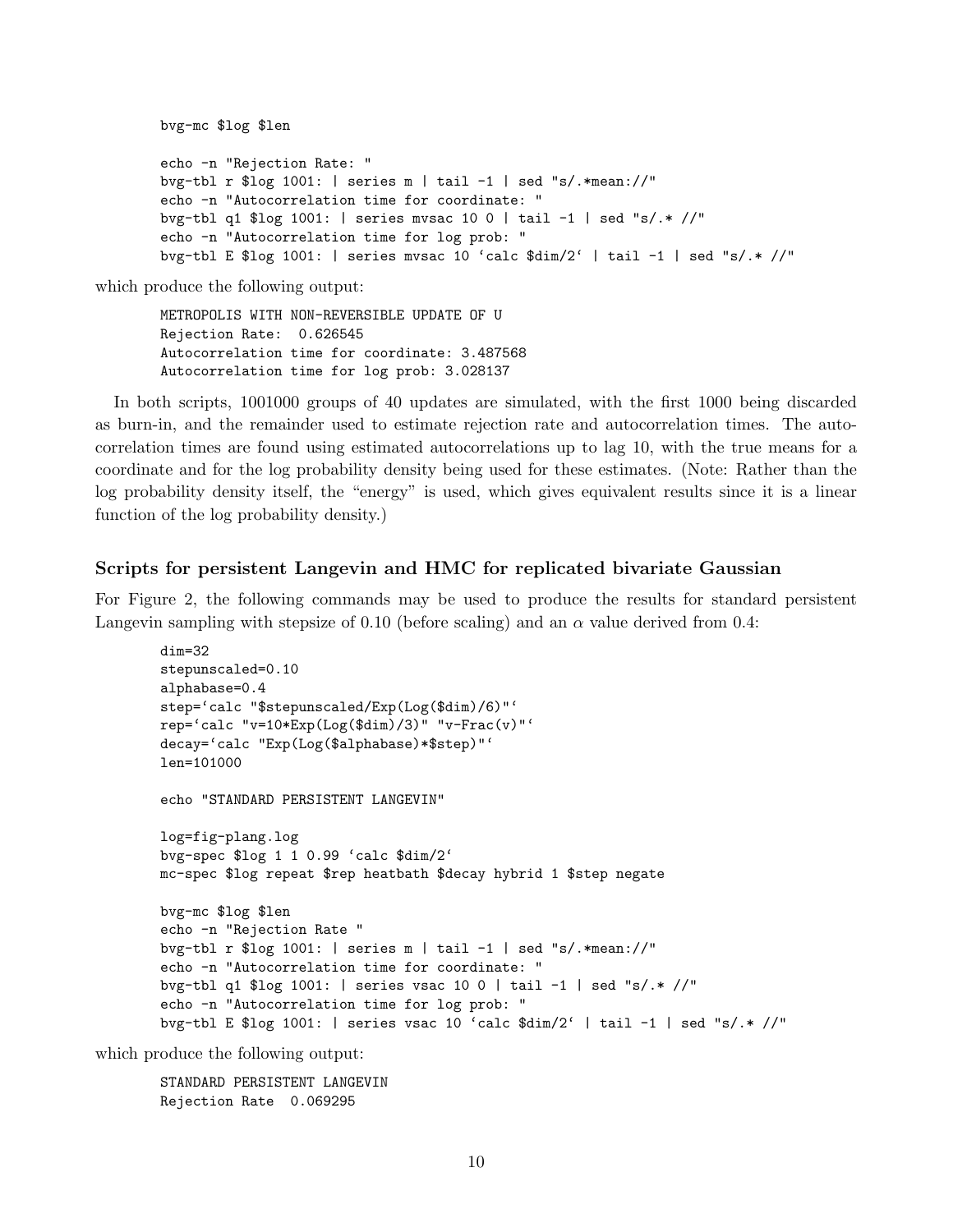Autocorrelation time for coordinate: 6.875574 Autocorrelation time for log prob: 2.727262

The results in Figure 2 for persistent Langevin updates with non-reversible updates of  $u$ , with stepsize of 0.12 (before scaling), an  $\alpha$  value derived from 0.5, and  $\delta$  of 0.03, may be produced with the following commands:

```
dim=32
stepunscaled=0.12
alphabase=0.5
step='calc "$stepunscaled/Exp(Log($dim)/6)"'
rep='calc "v=10*Exp(Log($dim)/3)" "v-Frac(v)"'
decay='calc "Exp(Log($alphabase)*$step)"'
delta=0.03
len=101000
echo "PERSISTENT LANGEVIN WITH NON-REVERSIBLE UPDATE OF U"
log=fig-plang.log
bvg-spec $log 1 1 0.99 'calc $dim/2'
mc-spec $log slevel $delta repeat $rep heatbath $decay hybrid 1 $step negate
bvg-mc $log $len
echo -n "Rejection Rate "
bvg-tbl r $log 1001: | series m | tail -1 | sed "s/.*mean://"
echo -n "Autocorrelation time for coordinate: "
bvg-tbl q1 $log 1001: | series vsac 10 0 | tail -1 | sed "s/.* //"
echo -n "Autocorrelation time for log prob: "
bvg-tbl E $log 1001: | series vsac 10 'calc $dim/2' | tail -1 | sed "s/.* //"
```
which produce the following output:

PERSISTENT LANGEVIN WITH NON-REVERSIBLE UPDATE OF U Rejection Rate 0.119244 Autocorrelation time for coordinate: 2.827302 Autocorrelation time for log prob: 1.686796

Note that autocorrelation times for coordinates are not plotted in Figure 2 because, due to the ability of persistent Langevin methods to produce negative correlations, the coordinate autocorrelation times approach zero as  $\eta$  goes to zero and  $\alpha$  goes to one. So there is no optimal choice of parameters by this criterion (which in this limit does not represent practical utility).

The HMC comparison results were obtained with commands such as the following (for stepsize of 0.07 and 16 leapfrog steps):

dim=32 step=0.07 leaps=16 rep='calc 32/\$leaps' len=101000 echo "HMC" log=hmc-compare.log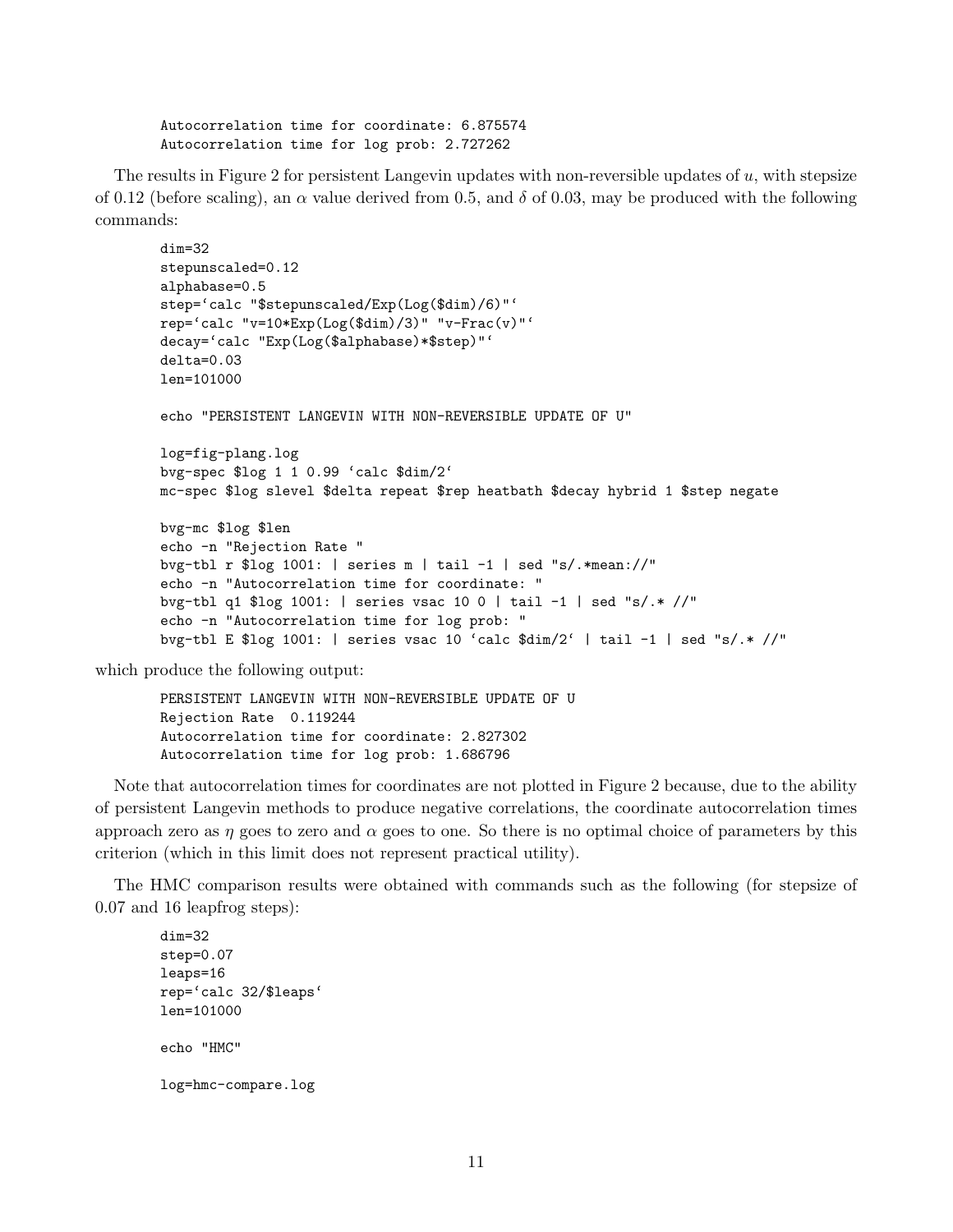```
bvg-spec $log 1 1 0.99 'calc $dim/2'
mc-spec $log repeat $rep heatbath hybrid $leaps $step:30
bvg-mc $log $len
echo -n "Rejection Rate "
bvg-tbl r $log 1001: | series m | tail -1 | sed "s/.*mean://"
echo -n "Autocorrelation time for coordinate: "
bvg-tbl q1 $log 1001: | series vsac 10 0 | tail -1 | sed "s/.* //"
echo -n "Autocorrelation time for log prob: "
bvg-tbl E $log 1001: | series vsac 10 'calc $dim/2' | tail -1 | sed "s/.* //"
```
HMC Rejection Rate 0.142875 Autocorrelation time for coordinate: 3.364492 Autocorrelation time for log prob: 2.038866

In this script, in order to avoid possible periodicity effects, the leapfrog stepsize for HMC is randomized for each trajectory by multiplying the nominal stepsize by the reciprocal of the square root of a Gamma random variable with mean 1 and shape parameter 30/2.

#### Scripts for persistent Langevin and HMC for mixed continuous/discrete distribution

The results in Section 5 for persistent Langevin with non-reversible update of  $u$  applied to a mixed continuous/discrete distribution, with  $\delta = 0.010$ ,  $\alpha = 0.995$ , and  $\eta = 0.030$ , may be produced with the following commands:

```
delta=0.010
alpha=0.995
step=0.030
echo "PERSISTENT LANGEVIN / NON-REVERSIBLE UPDATE OF U FOR MIXED DISTRIBUTION"
log=mixed-plang.log
dist-spec $log "u \tilde{ } Gaussian(0,1) + v \tilde{ } Gaussian(u,0.04^2) + \
                   y0 \degree Bernoulli(1/(1+Exp(u))) + \
                   v1 \sim Bernoulli(1/(1+Exp(u))) + \
                   y2 \tilde{b} Bernoulli(1/(1+Exp(u))) + \sqrt{2}y3 \tilde{b} Bernoulli(1/(1+Exp(u))) + \sqrt{2}y4 \sim Bernoulli(1/(1+Exp(u))) + \
                   y5 \tilde{ } Bernoulli(1/(1+Exp(u))) + \
                   y6 \tilde{\text{Bernoulli}}(1/(1+\text{Exp}(u))) + \sqrt{\text{Var}(y)}y7 \tilde{ } Bernoulli(1/(1+Exp(u))) + \
                   y8 \tilde{ } Bernoulli(1/(1+Exp(u))) + \
                   y9 \tilde{ } Bernoulli(1/(1+Exp(u))) + \
                   z0 \tilde{ } Bernoulli(1/(1+Exp(u))) + \
                   z1 \tilde{ } Bernoulli(1/(1+Exp(u))) + \
                   z2 \tilde{c} Bernoulli(1/(1+Exp(u))) + \
                   z3 \tilde{ } Bernoulli(1/(1+Exp(u))) + \
                   z4 \tilde{ } Bernoulli(1/(1+Exp(u))) + \
                   z5 \tilde{ } Bernoulli(1/(1+Exp(u))) + \
                   z6 \tilde{c} Bernoulli(1/(1+Exp(u))) + \
```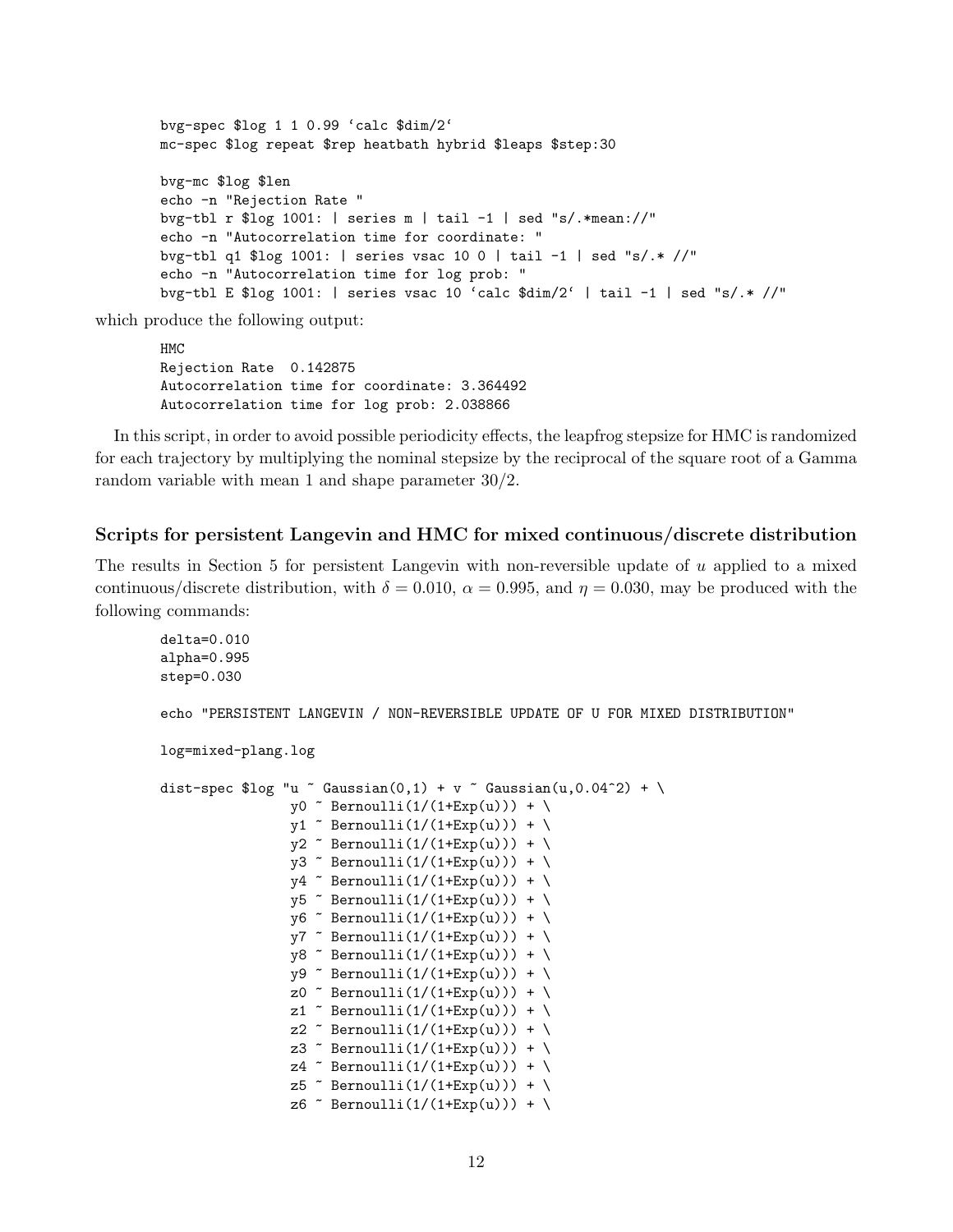```
z7 \tilde{C} Bernoulli(1/(1+Exp(u))) + \z8 \tilde{ } Bernoulli(1/(1+Exp(u))) + \
                 z9 \degree Bernoulli(1/(1+Exp(u)))"
mc-spec $log slevel $delta \
         repeat 6 repeat 10 heatbath $alpha hybrid 1 $step 0:1 negate end \setminusbinary-gibbs 2:21
dist-mc $log 200000
echo -n "Rejection Rate: "
dist-tbl r \frac{1}{2}log 1001: | series m | tail -1 | sed "s/.*mean://"
echo -n "Autocorrelation time for I(-0.5,1.5): "
(echo "u<-scan(quite=T)"; \ \ \rangledist-tbl u $log 1001:; echo ""; \
 echo "write.table(as.numeric(u>-0.5&u<1.5),row.names=F,col.names=F)" \setminus) | R -slave -vanilla | series vsac 15 0.6246553 | tail -1 | sed "s/.* //"
```
PERSISTENT LANGEVIN / NON-REVERSIBLE UPDATE OF U FOR MIXED DISTRIBUTION Rejection Rate: 0.093834 Autocorrelation time for  $I(-0.5, 1.5)$ : 1.666017

Note that each group of iterations performs 60 leapfrog steps.

The results for HMC, with 40 leapfrog steps and  $\eta = 0.035$ , may be produced with the following commands:

```
leaps=40
step=0.035
rep='calc 120/$leaps'
echo "HMC FOR MIXED DISTRIBUTION"
log=mixed-hmc.log
dist-spec $log "u " Gaussian(0,1) + v " Gaussian(u,0.04^2) + \
                   y0 \tilde{ } Bernoulli(1/(1+Exp(u))) + \
                   y1 \sim Bernoulli(1/(1+Exp(u))) + \
                   y2 \tilde{ } Bernoulli(1/(1+Exp(u))) + \
                   y3 \tilde{b} Bernoulli(1/(1+Exp(u))) + \sqrt{2}y4 \sim Bernoulli(1/(1+Exp(u))) + \
                   y5 \tilde{b} Bernoulli(1/(1+Exp(u))) + \
                   y6 \tilde{\text{S}} Bernoulli(1/(1+Exp(u))) + \
                   y7 \sim Bernoulli(1/(1+Exp(u))) + \
                   y8 \tilde{ } Bernoulli(1/(1+Exp(u))) + \
                   y9 \tilde{ } Bernoulli(1/(1+Exp(u))) + \sqrt{ }z0 \tilde{C} Bernoulli(1/(1+Exp(u))) + \z1 \tilde{ } Bernoulli(1/(1+Exp(u))) + \
                   z2 ~ Bernoulli(1/(1+Exp(u))) + \
                   z3 \tilde{ } Bernoulli(1/(1+Exp(u))) + \
                   z4 \tilde{ } Bernoulli(1/(1+Exp(u))) + \
                   z5 \tilde{ } Bernoulli(1/(1+Exp(u))) + \
                   z6 \tilde{c} Bernoulli(1/(1+Exp(u))) + \z7 \degree Bernoulli(1/(1+Exp(u))) + \
```